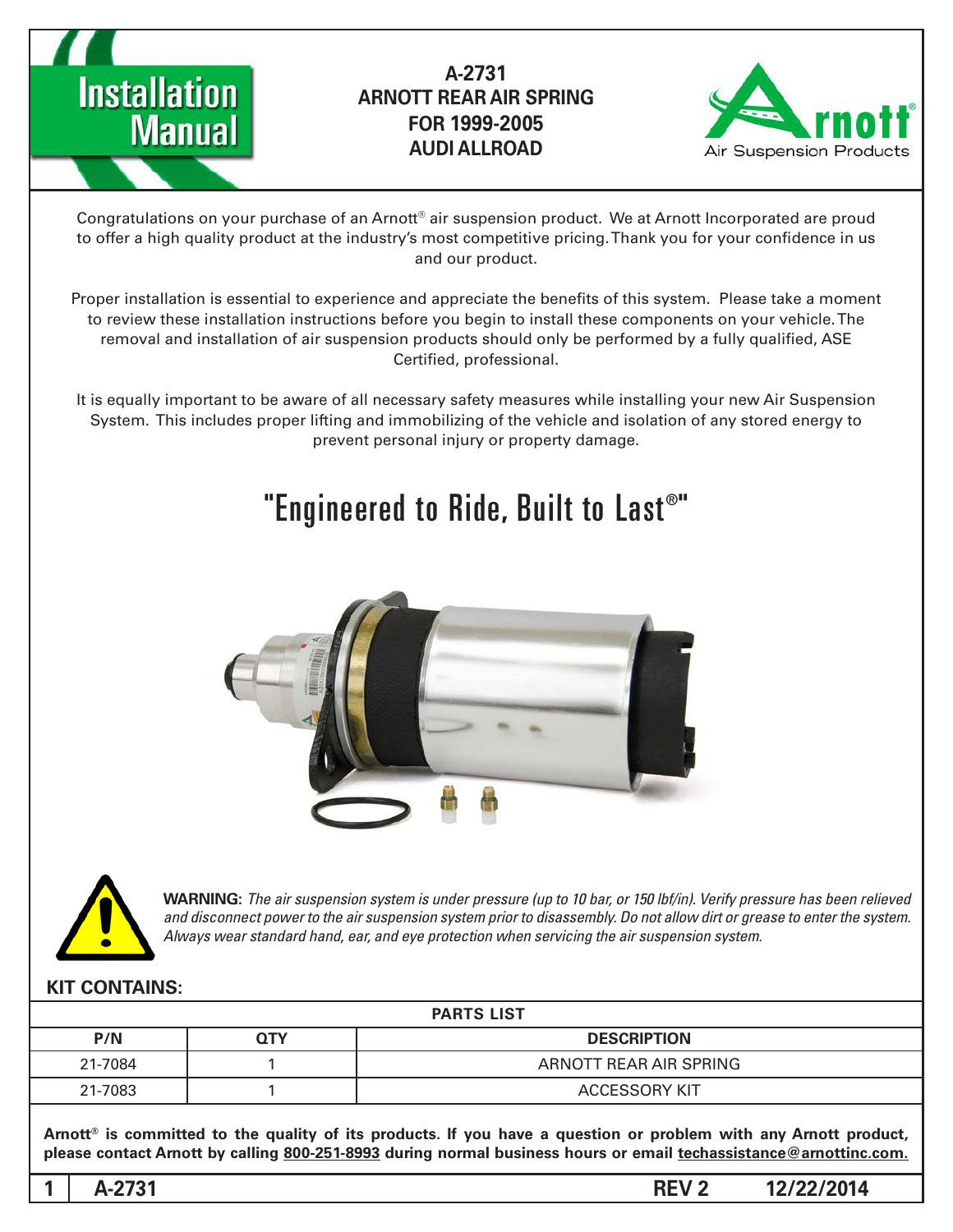



#### **GENERAL INFORMATION:**

Reading this manual signifies your agreement to the terms of the general release, waiver of liability, and hold harmless agreement, the full text of which is available at www.arnottinc.com.

- Not to be stored below  $5^{\circ}$ F (-15 $^{\circ}$ C) or above 122 $^{\circ}$ F (50 $^{\circ}$ C).
- Avoid damage to air lines and cables.
- Removal and installation is only to be performed by fully qualified personnel.
- Use car manufacturer's diagnostic software.

**CAUTION:** Damage to the vehicle and air suspension system can be incurred if work is carried out in a manner other than specified *in the instructions or in a different sequence.* 



 *to how on manual s'owner your consult components electric with working while circuits short of possibility the avoid To* disconnect your battery.



*Consult your vehicle owner's manual, service manual, or car dealer for the correct jacking points on your vehicle and for* additional care, safety and maintenance instructions. Under no circumstances should any work be completed underneath the vehicle if it is not adequately supported, as serious injuries and death can occur.

#### **AIR STRUT REMOVAL**

- 1. SET STEERING TO STRAIGHT AHEAD.
- 2. RAISE VEHICLE.
- 3. REMOVE REAR WHEEL
- 4. REMOVE AIR PRESSURE FROM REAR AIR SPRING. DEFLATE AIR SPRING BY SLOWLY REMOVING AIR FITTING FROM THE BOTTOM. (FIGURE A)



**FIGURE A**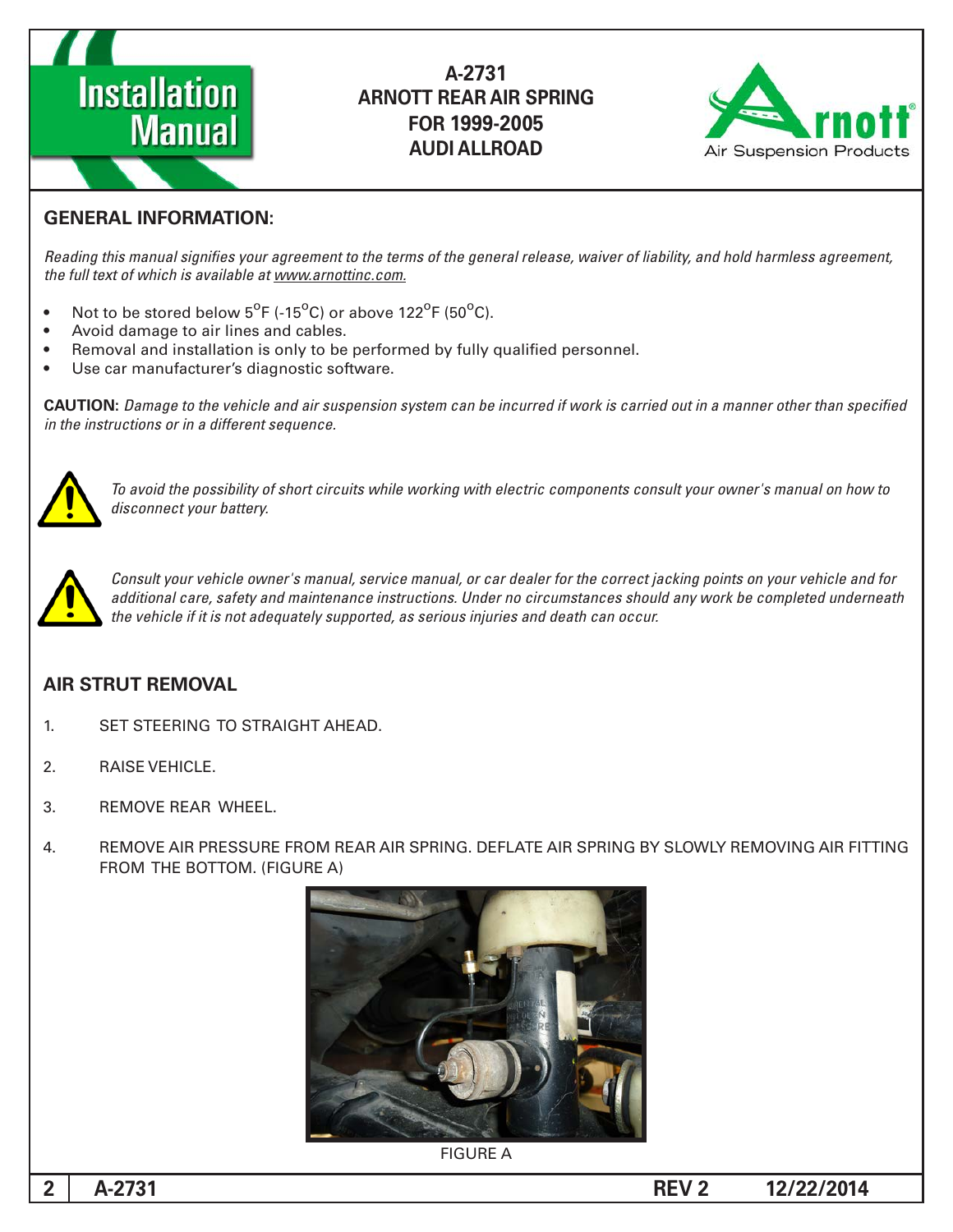



5. LOOSEN AND REMOVE UPPER MOUNTING BOLTS. (FIGURE B)



**FIGURE B** 

6. LOOSEN AND REMOVE THE BOLT CONNECTING THE SHOCK TO THE LOWER CONTROL ARM. (FIGURE C)



**FIGURE C** 

7. REMOVE WHEEL SPEED SENSOR. (FIGURE D)



**FIGURE D** 

**3**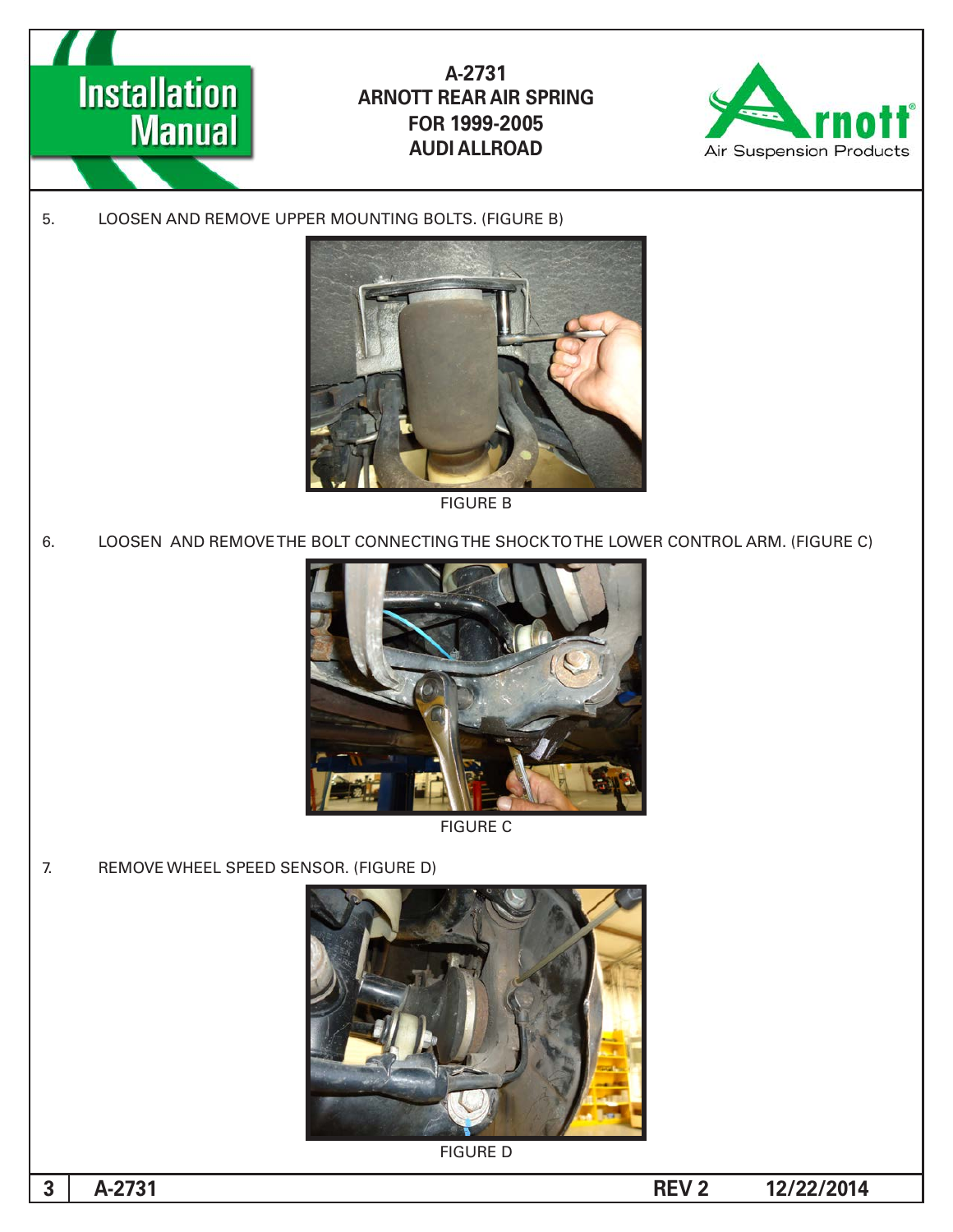



8. USE A PAINT MARKERTO MARK THE LOWER CONTROL ARM WASHER (IMPORTANT FOR YOUR ALIGNMENT). (FIGURE E)



**FIGURE E** 

9. REMOVE THE BOLT FROM THE LOWER CONTROL ARM. (FIGURE F)





10. PULL DOWN ON TOP MOUNT TO REMOVE IT FROM ITS MOUNTING LOCATION. (FIGURE G)



**FIGURE G**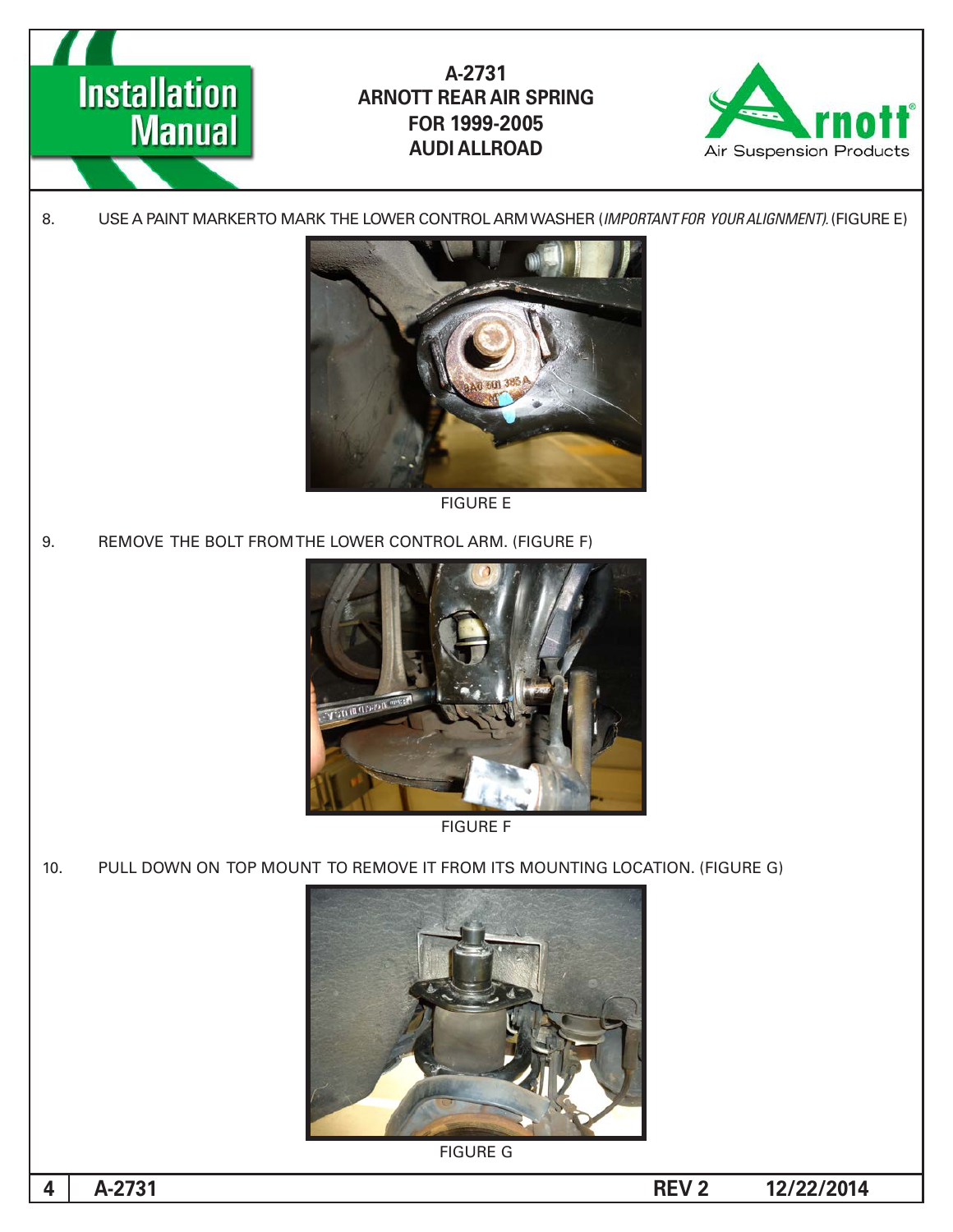



11. SHOCK IS READY FOR REMOVAL. PULL UP AND OUT. (FIGURE H)



**FIGURE H** 

#### **AIR SPRING REMOVAL**

1. REMOVE AIR LINE FROM THE BOTTOM OF THE AIR SPRING. (FIGURE I)



**FIGURE I** 

2. WITH AN ALLEN WRENCH, REMOVE THE TOP PLASTIC CAP. (FIGURE J)



**FIGURE J** 

**5**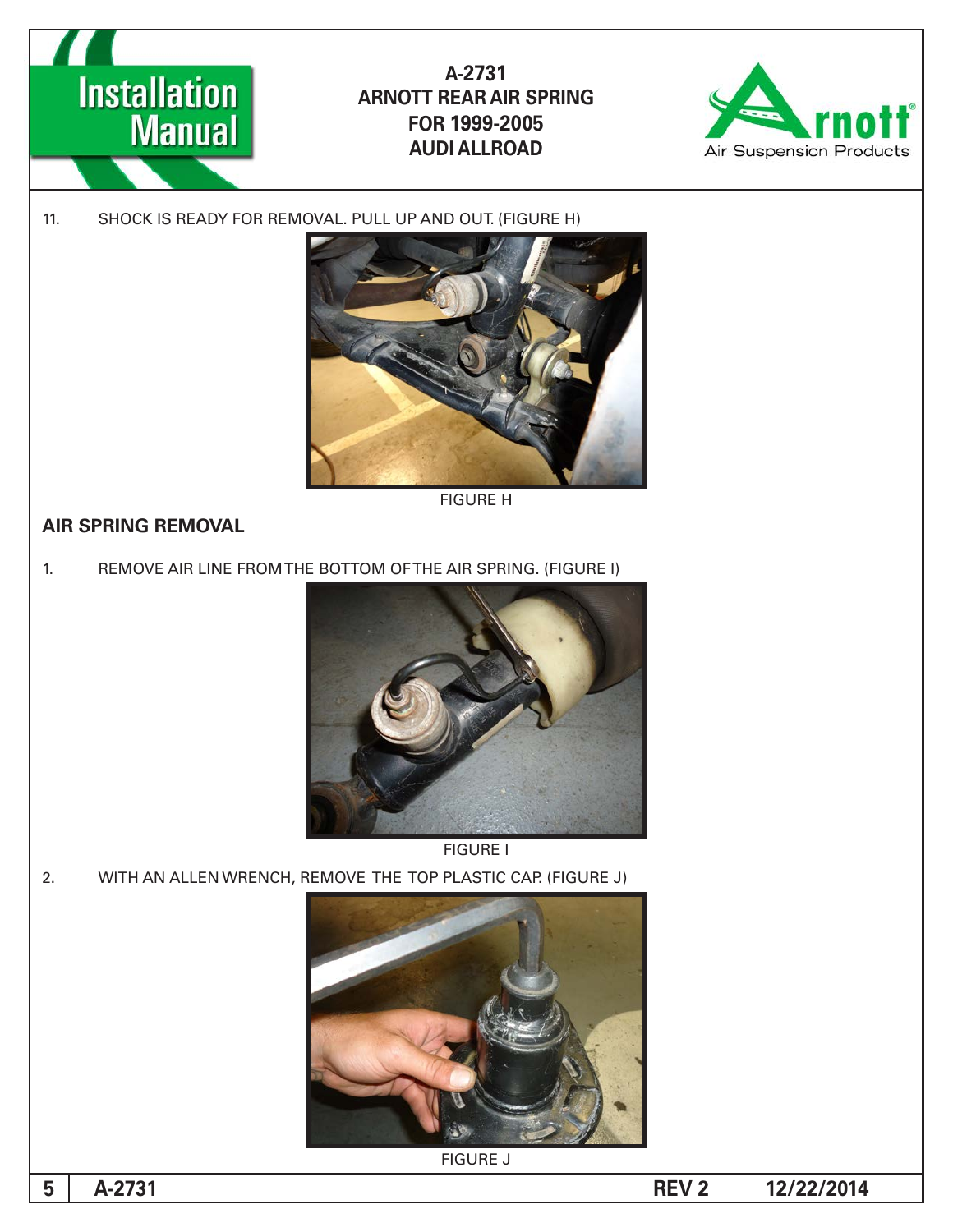



3. REMOVE THE TOP SHOCK NUT. (FIGURE K)



**FIGURE K** 

4. TURN SHOCK UPSIDE DOWN AND TWIST THE BOTTOM 1/4 TURN AND PUSH DOWN. (FIGURE L) YOU MAY NEED TO TAP LOWER PISTON WITH A RUBBER HAMMER TO SEPARATE IT FROMTHE BOTTOM SEAL. (FIGURE M)



**FIGURE L** 



**FIGURE M** 

5. REMOVE AIR SPRING FROM SHOCK. (FIGURE N)



**FIGURE N** 

**6**

**12/22/2014 REV 2**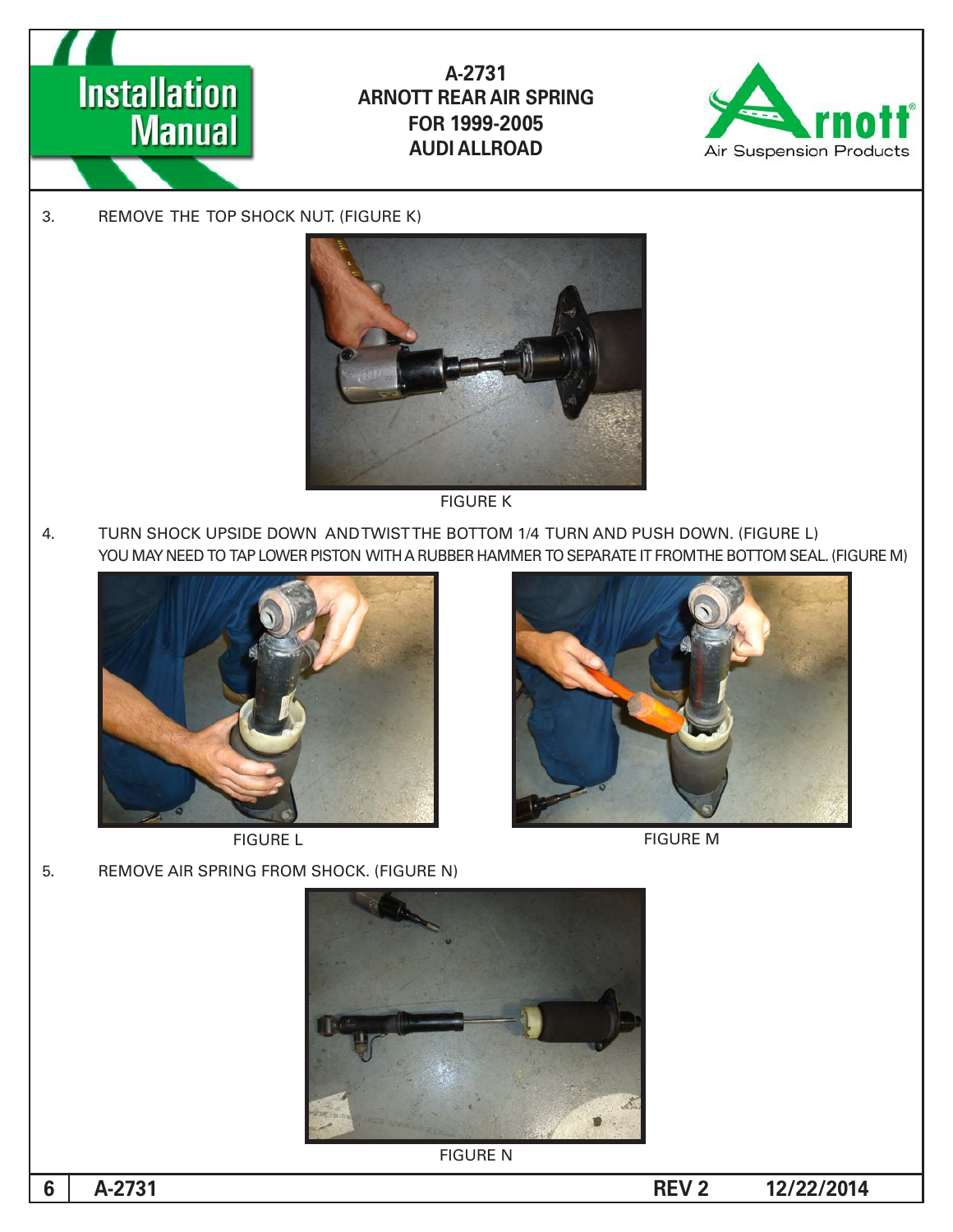



6. REMOVE OLD O-RING FROM SHOCK. USE A CLEAN TOWEL TO WIPE DOWN SHOCK AND O-RING GROOVE. (FIGURE O)



**FIGURE O** 

#### **AIR SPRING INSTALLATION**

1. INSTALL NEW O-RING ONTO THE SHOCK AND LUBRICATE. (FIGURE P)



2. INSTALL NEW AIR SPRING ONTO THE SHOCK (FIGURE Q)



**FIGURE Q** 

**7**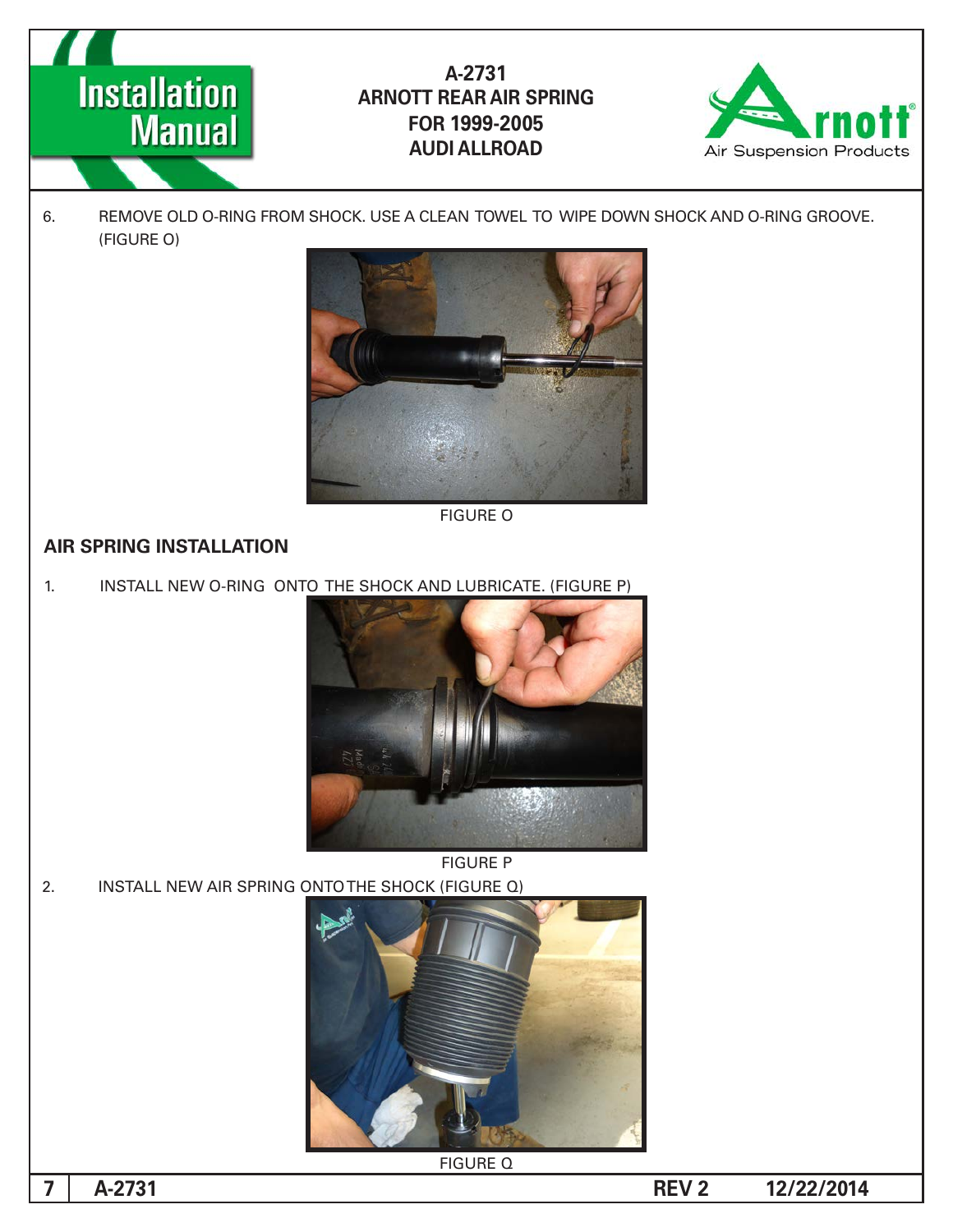



3. REINSTALL TOP SHOCK NUT. (FIGURE R)



**FIGURE R** 

4. APPLY LUBRICANT TO O-RING, THEN REINSTALL TOP CAP. (FIGURE S)



**FIGURE S** 

5. TIGHTEN TOP CAP WITH ALLEN WRENCH. (FIGURE T)



**FIGURE T**